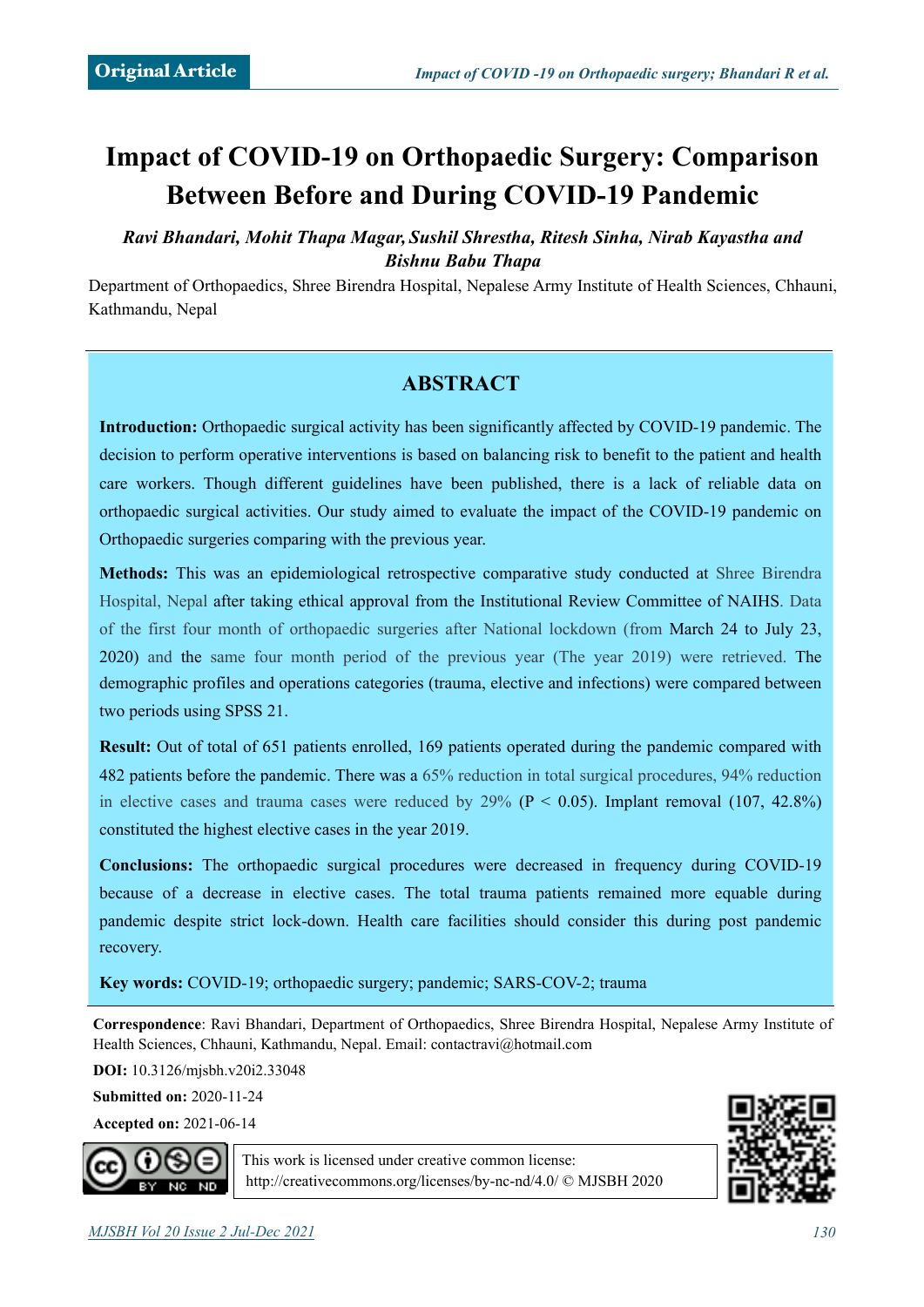### **INTRODUCTION**

The World Health Organisation on March 11, 2020, has declared the Coronavirus Disease 2019 (COVID-19) outbreak a global pandemic.1 Nepal has implemented a Nationwide lockdown from 24th March 2020 to mitigate the spread of disease. Surgeons around the world are facing a challenge in delivering optimum care to patients while protecting both patients and healthcare providers from the pandemic.<sup>2</sup> Several adjustments have been made in orthopaedic services to deal with the pandemic, balancing risk to benefit ratio.

Most of the papers published on COVID-19 were aimed to propose different guidelines and recommendations on surgical management.3 These papers during the initial COVID-19 pandemic were lacking reliable data on surgical activity.

Our study aimed to evaluate the impact of COVID-19 on orthopaedic surgeries at a tertiary level military hospital in Nepal comparing the trends of trauma, elective and infection surgeries before (The year 2019) and during (The year 2020) pandemic.

#### **METHODS**

This was an epidemiological retrospective comparative study done at Shree Birendra Hospital (Tertiary level Military Hospital), Kathmandu, Nepal after taking ethical approval from the Institutional Review Committee of NAIHS. Data were extracted from the records section of the Hospital. Patients who had undergone orthopaedic surgical interventions during the first four months of Nationwide lockdown in Nepal (from March 24 to July 23, 2020) were enrolled in the study. Similarly, data of patients who received operations during the same period in previous the year (The year 2019) before the COVID-19 pandemic were collected.

Patients were divided into two groups: during the pandemic (The year 2020) and before the pandemic (The year 2019) group. The four months of each year was further divided into month 1<sup>st</sup> (March 24 to April 23), month  $2<sup>nd</sup>$  (April 24 to May 23), month  $3<sup>rd</sup>$  (May 24 to June 23), and month  $4<sup>th</sup>$  (June 24 to July 23) of the year 2020 and year 2019 chronologically. The demographic profiles of the patient were recorded. The operations categories were divided into three types as trauma, elective *MJSBH Vol 20 Issue 2 Jul-Dec 2021 131*

and infections. The elective surgery includes those that can be delayed without significant difference in eventual outcome or harm to the patient.4 The trauma category was further sub-divided according to anatomic distributions as the upper limb, lower limb, spine, pelvis and acetabulum and soft tissue. The elective category was sub-divided into implant removal, sports and arthroscopy, joint replacement, spine and others. The infection category includes osteomyelitis, septic arthritis and soft tissue infections. This can be after an open fracture or after a surgical procedure like surgical site infection, implant associated infections etc.

During the pandemic, initially a screening questionnaire with relevant signs and symptoms and exposure or recent travel history dictated the need for nasopharyngeal swab RT-PCR testing for operating patients. Later institutional policy changed that indicated nasopharyngeal swab RT-PCR testing for all orthopaedic surgeries. A protocol for universal testing for all orthopaedic surgery admissions is valid as the study from orthopaedic speciality hospital from New York revealed a high percentage of asymptomatic infections with COVID-19 in patients admitted for orthopaedic surgery.5 No patients reported SARS-COV-2 positive.

We used Statistical Package for Social Sciences (SPSS) software program version 21 for data analysis. Categorical variables were analysed using chi-square test and results were presented as frequencies and percentages. Continuous variables results were presented as mean ± standard deviation (SD). A difference in a P-value < 0.05 was considered statistically significant.

## **RESULT**

A total of 651 patients were analysed. Total 169 patients operated during the pandemic period (The year 2020) were compared with 482 patients in the same months of the previous year in 2019 (Figure 1). This represents a reduction of total orthopaedic operations by 65% during the pandemic period.

There were 463 (71.1%) male patients and 188 (28.9%) female patients with an average age of  $37.88 \pm 19.368$  (range 2 to 88 years). In the pandemic period out of 169 patients, 125 (74%) were males and 44 (26%) were females. The mean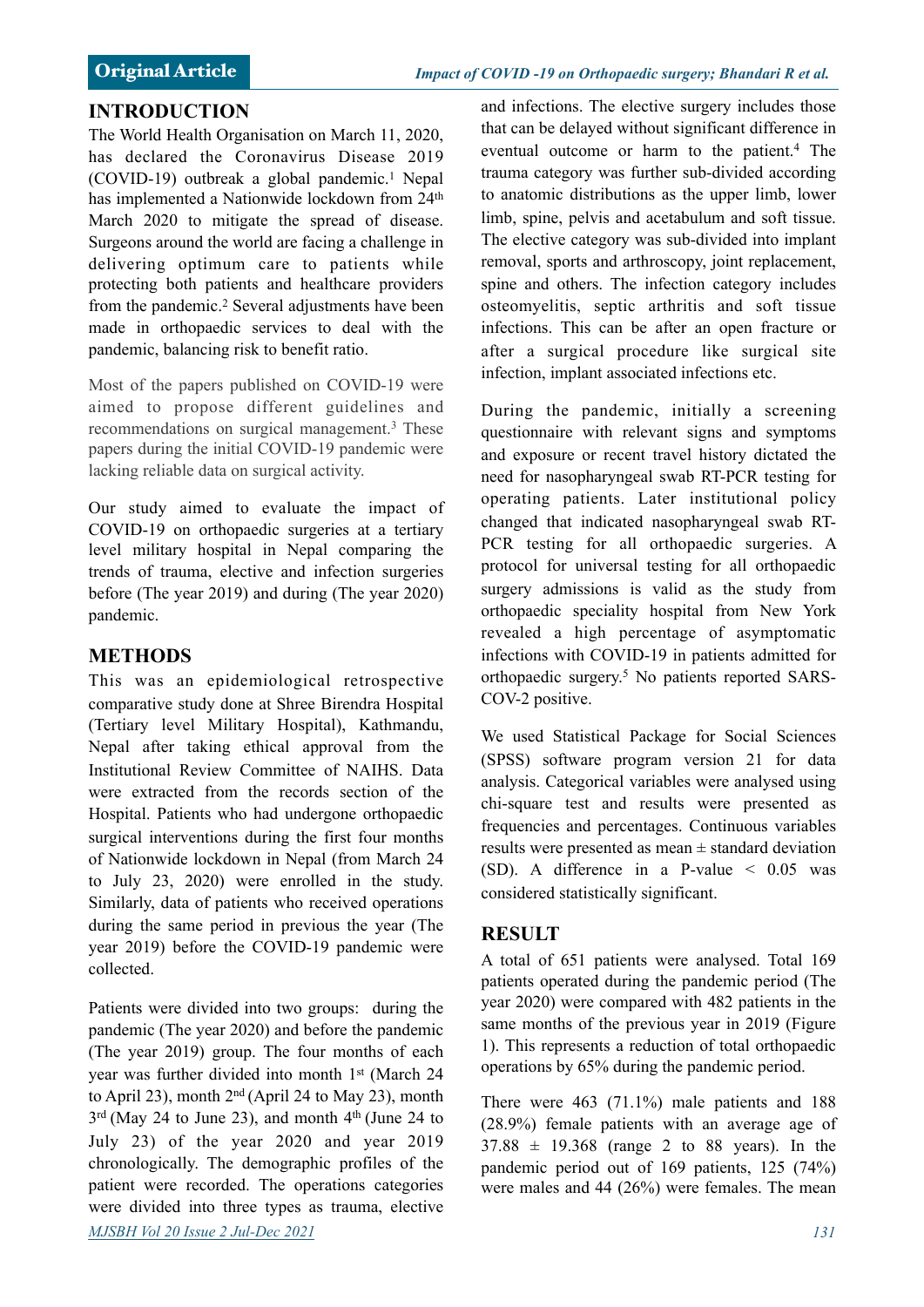

Pandemic period (Year 2020)

**Figure 1.** Bar diagram showing monthly comparison of total operated cases during pandemic and before pandemic at same months of period

age was  $34.21 \pm 19.307$  years (range 2 to 87 years). In the year 2019 there were total of 482 patients, 338 (70.1%) male and 144 (29.9%) female. The mean age of patients was  $39.17 \pm 19.244$  ranging from two to 88 years. Out of total patients in each group, children below 14 years were 30 (17.8%) during the pandemic period and 51 (10.6%) in year 2019. Elderly patients above 65 years were 12  $(7.1\%)$  during pandemic and 56 (11.6 %) in year 2019.

Of total 651 patients there were 356 (54.7%) trauma cases, 265 (40.7%) elective cases and 30 (4.6%) infections (Table 1). The ratio of trauma to elective operations was increased from 0.832:1 to 9.86:1 during the pandemic. Elective operations were decreased by 94% during the pandemic. There was a significant difference in the trauma, elective and infection cases during the pandemic and

**Table 1.** Differences in total orthopaedic operations categories during and before pandemic

| <b>Groups</b>                                | Trauma<br>$\ln$ (%) | <b>Elective Infecti</b><br>$\ln$ (%)             | ons<br>n(%) | <b>Total</b><br>n(%                  | $P-$<br>value |
|----------------------------------------------|---------------------|--------------------------------------------------|-------------|--------------------------------------|---------------|
| Pandemic<br>period<br>(year<br>2020)         | 148<br>$(87.6\%)$   | 15                                               | 6           | 169<br>$(8.9\%)$ $(3.6\%)$ $(100\%)$ | 0.000         |
| <b>Before</b><br>pandemic<br>(year)<br>2019) | 208                 | 250<br>$(43.2\%)$ $(51.9\%)$ $(5.0\%)$ $(100\%)$ | 24          | 482                                  |               |

previous year  $(X^2 = 102.517, P \le 0.05)$ . Infections cases were decreased from  $(24, 5.0\%)$  to  $(6, 3.6\%)$ during the pandemic period.

Among total of 356 trauma patients, 148 upper limb fractures were accounting 41.6%, followed by lower limb (137, 38.5%), soft tissue injury (53, 14.9%), spine (14, 3.9 %), pelvis and acetabulum (4, 1.1%) (Table 2). The anatomical distribution of trauma cases during the year 2020 and the year 2019 was statistically significant  $(X^2 = 12.411, P <$ 0.05). During the pandemic lower limb trauma was 45.3%. This was followed by upper limb (35.1%) and together they accounted for 80.4% of all trauma cases. Before pandemic upper limb trauma  $(46.2\%)$  was followed by lower limb  $(33.7\%)$  with a total of 79.9%. Both upper and lower limb trauma was commonest, accounting for almost 80% of trauma in either period followed by soft tissue trauma operations.

During the study period 265 elective surgeries were performed (Table 3). There was the statistical significance of elective cases between two years  $(X^2 = 15.461, P < 0.05)$ . The most common elective procedure was implant removal (107, 42.8%) followed by sports and arthroscopy (58, 23.3%)

| Table 2. Differences in orthopaedic trauma operations according to anatomical distribution during and before |          |  |  |  |
|--------------------------------------------------------------------------------------------------------------|----------|--|--|--|
|                                                                                                              | pandemic |  |  |  |

| <b>Groups</b>                  | <b>Upper limb</b><br>n(%) | Lower limb<br>n(%) | <b>Spine</b><br>n(%) | <b>Pelvis and</b><br>acetabulum<br>n(%) | <b>Soft tissue</b><br>n(%) | <b>Total</b><br>n(%) | <b>P-value</b> |
|--------------------------------|---------------------------|--------------------|----------------------|-----------------------------------------|----------------------------|----------------------|----------------|
| Pandemic period<br>(year 2020) | 52<br>$(35.1\%)$          | 67<br>$(45.3\%)$   | 10<br>$(6.8\%)$      | (7%)                                    | 18<br>$(12.2\%)$           | 148<br>$(100\%)$     | 0.015          |
| Before pandemic<br>(year 2019) | 96<br>$(46.2\%)$          | 70<br>$(33.7\%)$   | 4<br>$(1.9\%)$       | $(1.4\%)$                               | 35<br>$(16.8\%)$           | 208<br>$(100\%)$     |                |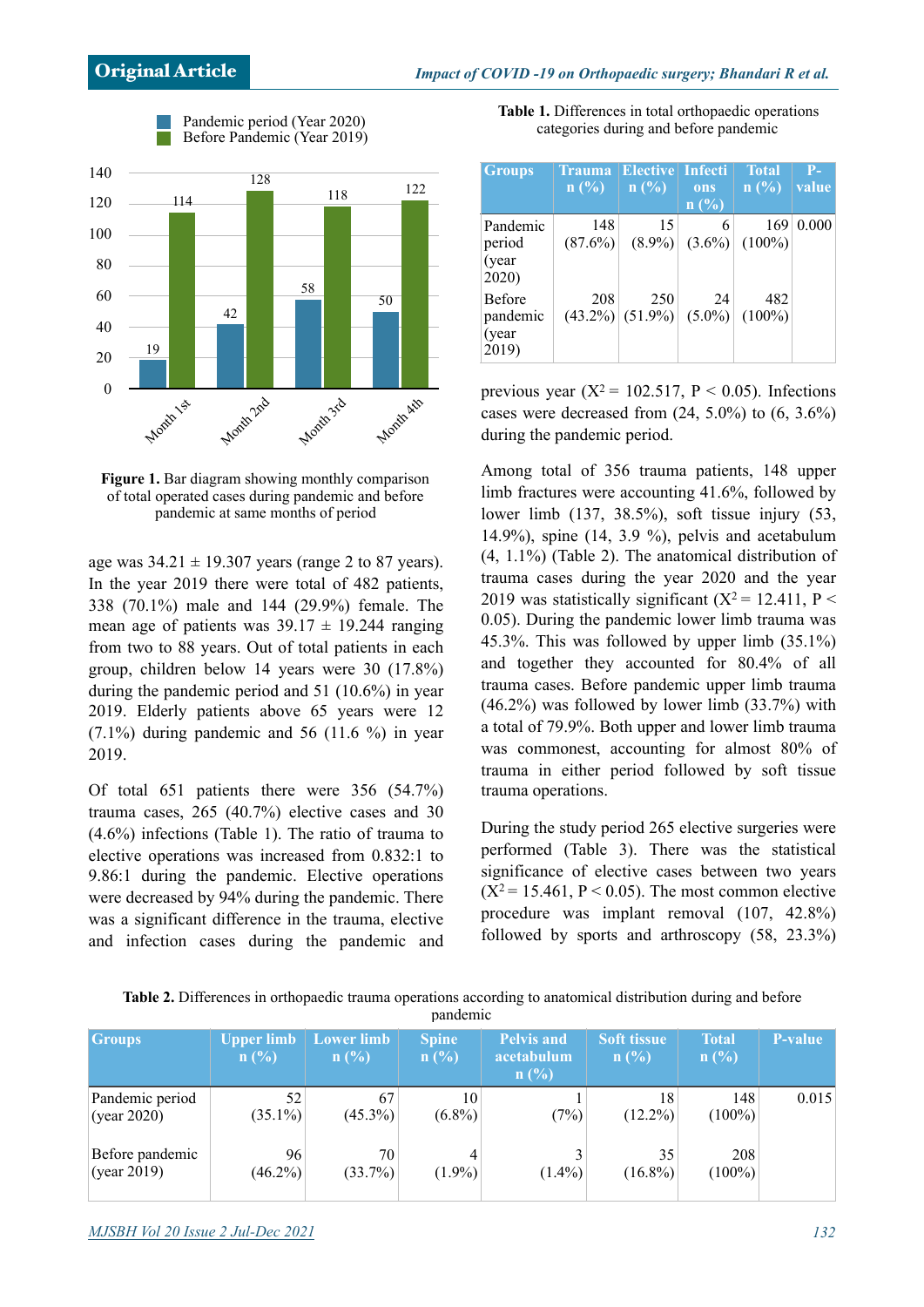| <b>Groups</b>                  | Implant<br>removal<br>n(%) | Sports $\&$<br>arthoroscopy<br>n(%) | <b>Joint</b><br>replacement<br>n(%) | <b>Spine</b><br>n(%) | <b>Others</b><br>n(%) | <b>Total</b><br>n(%) | $P-$<br>value |
|--------------------------------|----------------------------|-------------------------------------|-------------------------------------|----------------------|-----------------------|----------------------|---------------|
| Pandemic period<br>(year 2020) | 4<br>(26.7%)               | $\theta$<br>$(0\%)$                 | $\mathbf{0}$<br>$(0\%)$             | $(26.4\%)$           | $(46.7\%)$            | 15<br>$(100\%)$      | 0.002         |
| Before pandemic<br>(year 2019) | 107<br>$(42.8\%)$          | 58<br>$(23.2\%)$                    | 13<br>$(5.2\%)$                     | 18<br>$(7.2\%)$      | 54<br>$(21.6\%)$      | 250<br>$(100\%)$     |               |

**Table 3.** Differences in orthopaedic elective cases operated during and before pandemic

before the pandemic in the year 2019. Only 15 elective cases were performed during the pandemic. Four implant removals out of which two were planning to go for united mission service, one implant associated infection and one implant failure. Four spine cases, two were cervical myelopathy and two prolapsed inter-vertebral disc disease. Other seven cases were three biopsies, two manipulations under anaesthesia, and two decompressions of neuropathies.

### **DISCUSSION**

The orthopaedic operations were reduced by 65% during the pandemic. These decreases in number were because of the lockdown and greatly reduced elective surgeries. This finding of the current study has been supported by many studies.<sup>6-8</sup>

The male is to female ratio of total operations during and before pandemic was constant showing no significant effect of the pandemic in gender distribution. In contrast to the study from Hong Kong, the mean age of patients during the COVID-19 period was low.9 Children below 14 years during the pandemic were higher in number than the previous year. It might be because of school closure causing more injuries at home.

There was a monthly progressive rise in the number of operations during the pandemic with a decrease in the last month. Alterations in health care seeking behaviour of patients initially for different reasons like fear of contracting COVID-19 and preferences for private health care facilities could have contributed to changes observed in operations.10 Increment in the later month was because of gradual reintroduction of surgical activity and alleviation of strict restrictions of activities by the government.

The total number of operations during the pandemic has fallen significantly. A proportion of this is due to the postponement of elective operations. There was an initial expectation of a greater fall in trauma surgery as a result of lockdown.11,12 However, in our study operated trauma cases during pandemic has not been changed significantly. This might be the result of increased household work-related trauma or paradoxically, fewer vehicles causing more road traffic accidents due to over speeding.

Elective operations were reduced by 94%. Reducing elective surgeries saves resources and reduces unnecessary patient flow that eventually decreases the spread of disease among patients and health care workers.<sup>13</sup> But it showed a huge backlog of elective surgical cases that have great implications and require exceptional attention in post-pandemic recovery.14,15 This calls for the development of specific protocols to resume previously cancelled and postponed elective surgeries balancing risk to benefit ratio.

Total infections needing operations was decreased during pandemic might be because of significant reduction of open fractures due to decreased road traffic accidents and reduction in referral volume due to unavailability of transportation facility .16

In our study, we observed that during pandemic lower limb trauma was higher than upper limb in contrast to the previous year. This might be the result of increasing in low-energy fall in elderly patients causing hip fractures that occur at home, and the incidence may not be impacted by lockdown and decrease road traffic accidents. The elder patients with the trauma of the lower limb and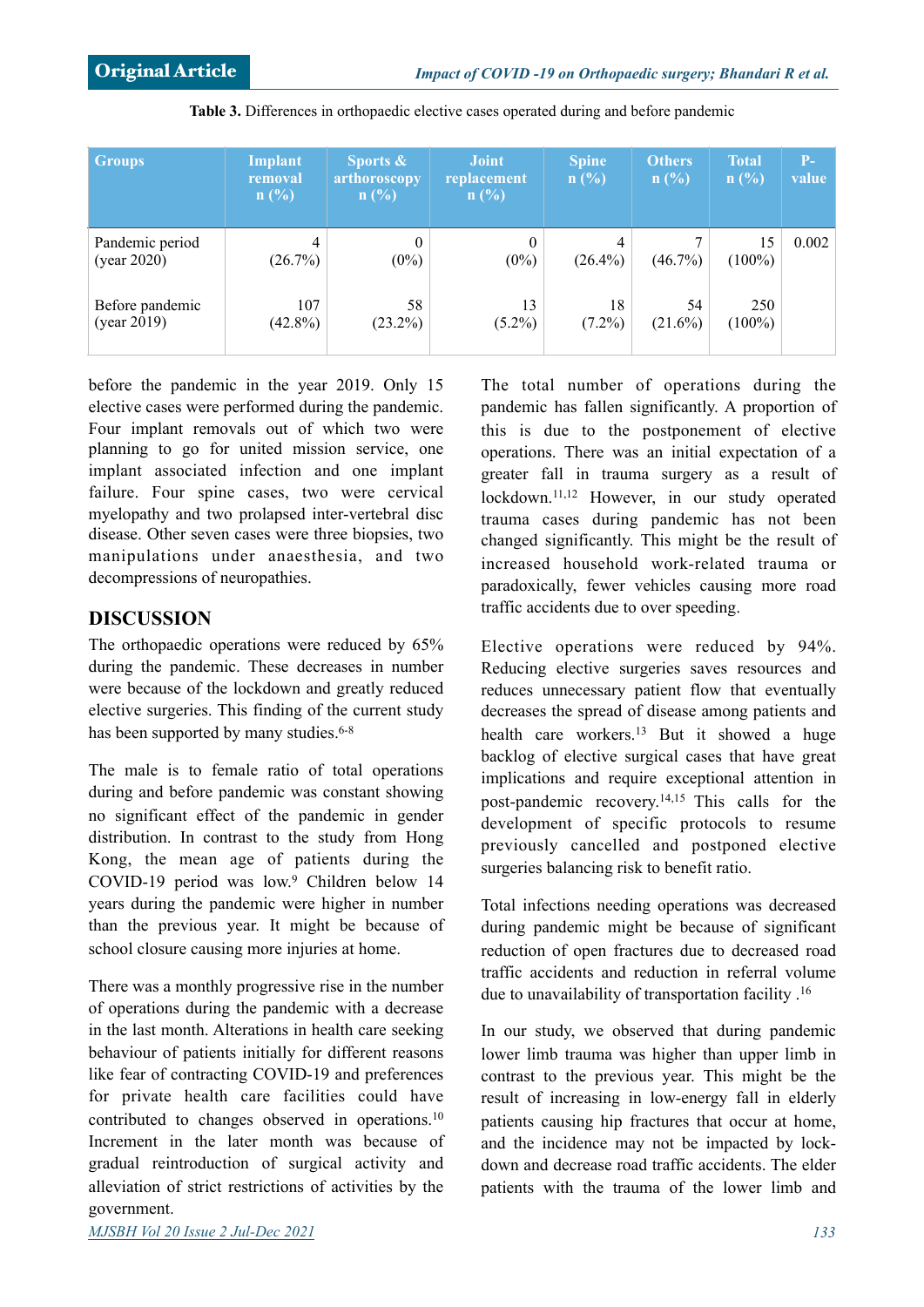limited ambulatory status are more susceptible to respiratory infection; the association between COVID-19 and trauma patients is not unlikely.17,18

Another point of interest of our study is that despite the reduction of operations during the pandemic, the operated spinal trauma during the pandemic was high. Operated spine trauma cases were (10, 6.8%) similar to a study conducted at Patan Hospital, Nepal  $(2.5\%)$ <sup>19</sup> Fall from height and tree due to increased agricultural activity during pandemic might have contributed to this result. In contrast to our study, a study from Italy showed a 50% reduction in spine trauma surgery.20 Spinal trauma patients are at higher risk for respiratory related infections like influenza.4 They are prone to have fever due to other causes like bedsores and urinary tract infections which are the source of viral and bacterial infections.

Reduction of elective surgical procedures like implant removal, arthroscopy and joint replacement during pandemic had contributed to a decrease in the number of hospital admissions. In the time of pandemic, it is important to identify the elective procedures that could be delayed.19,21 With no consensus in orthopaedic community the Ohio Hospital Association (OHA) defined elective surgeries as those not meeting the following criteria "threat to the patient's life if surgery or procedure is not performed, the threat of permanent dysfunction of an extremity or an organ system, risk of metastasis or progression of staging, or risk of rapidly worsening to severe symptoms".<sup>22</sup> Although ours is a novel study involving orthopaedic surgeries during the pandemic, it does have certain limitations. Ours is a single-centre study for a short period time which may not be representative of a national profile, and may not be generalised to the entire nation. Since ours is a military hospital catering to army personnels and their dependents, the injuries and surgeries conducted here may not represent the common National injuries as well as orthopaedic surgeries.

#### **CONCLUSIONS**

The total proportions of operations that have fallen throughout the course of the pandemic are due to a fall in elective cases. The number of trauma operations remained stable. Dealing with the anticipated backlog of elective orthopaedic surgery in post-pandemic scenarios requires planning. Keeping in mind that the trauma cases do not decrease, despite a nationwide lockdown orthopaedic surgeons and health care facilities should consider this during staffing and resource deployment.

#### **ACKNOWLEDGEMENT**

We would like to thank Dr. Bipin Shrestha and Dr. Kanti Prabha Giri for giving valuable inputs during preparation and editing of this manuscript.

**To cite this article:** Bhandari R, Magar MT, Shrestha,S, Sinha R, Kayastha N, Thapa BB. Impact of COVID-19 on Orthopaedic Surgery: Comparison Between Before and During COVID-19 Pandemic. MJSBH. 2021;20(2):130-5.

**Conflict of Interest:** None declared

#### **REFERENCES**

- 1. Cucinotta D, Vanelli M. WHO Declares COVID-19 a Pandemic. Acta Biomed. 2020 Mar;91(1):157–60. DOI: [10.23750/abm.v91i1.9397](https://doi.org/10.23750/abm.v91i1.9397).
- 2. Chang Liang Z, Wang W, Murphy D, Po Hui JH. Novel Coronavirus and Orthopaedic Surgery: Early Experiences from Singapore. J Bone and Joint Surg Am. 2020 May;102(9):745–9. DOI: 10.2106/JBJS.20.00236
- 3. Sarac NJ, Sarac BA, Schoenbrunner AR, Janis JE, Harrison RK, Phieffer LS, et al. A Review of State Guidelines for Elective Orthopaedic Procedures During the COVID-19 Outbreak. J Bone Joint Surg Am. 2020 Jun 3;102(11):942– 5. DOI: 10.2106/JBJS.20.00510
- 4. Chhabra HS, Bagaraia V, Keny S, Kalidindi KKV, Mallepally A, Dhillon MS, et al. COVID-19: Current Knowledge [and Best Practices for Orthopaedic Surgeons. Indian J Orthop. 2020 May;54\(4\):1–15. DOI:10.1007/](https://doi.org/10.1007/s43465-020-00135-1%22%20%5Ct%20%22_blank) s43465-020-00135-1.